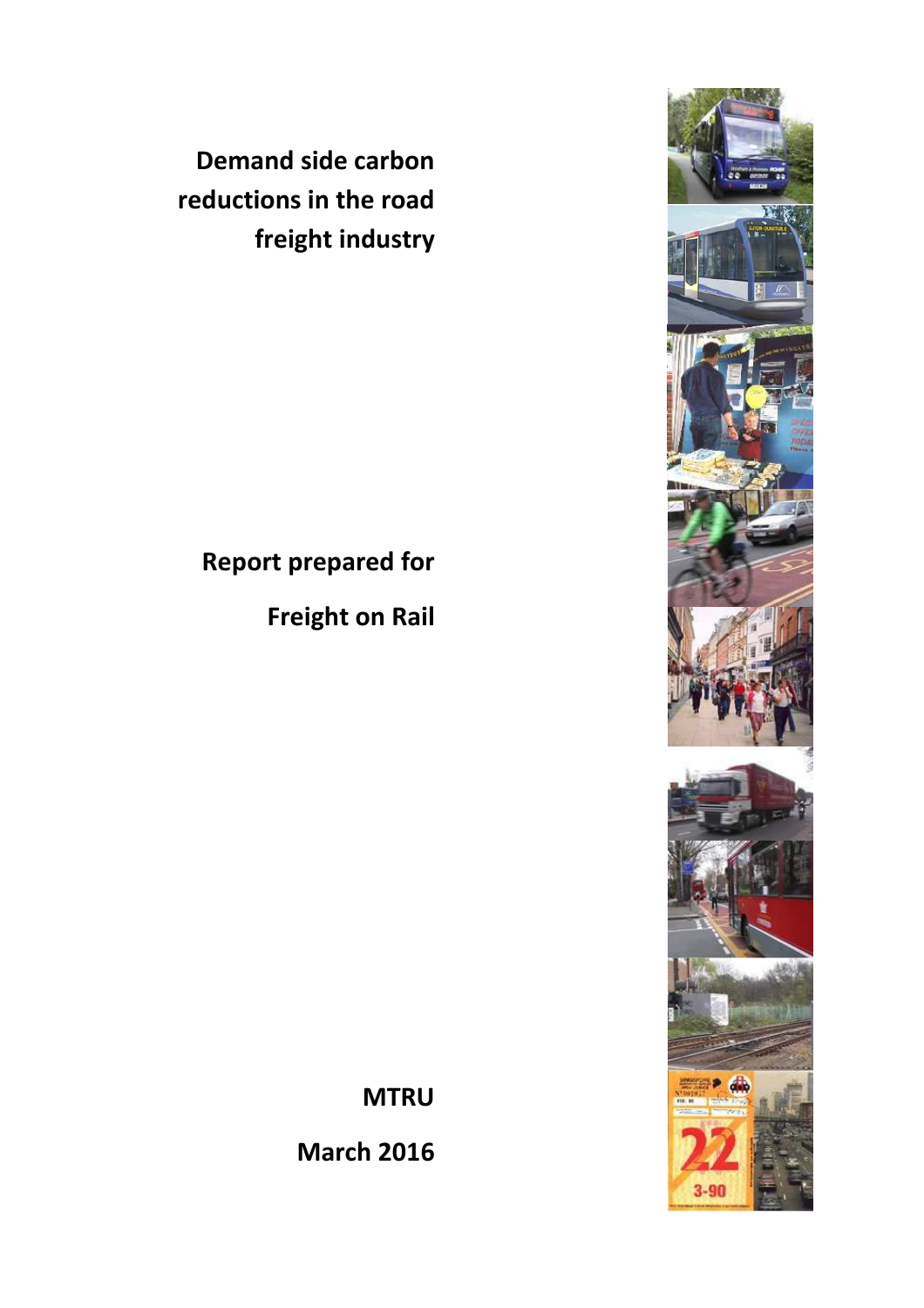#### **Demand side carbon reductions in the road freight industry**

## **Memorandum from MTRU, commissioned by Freight on Rail**

#### **Summary and conclusions**

#### *Introduction*

Reducing carbon emissions through improved vehicle technology is even more challenging for Heavy Goods Vehicles (HGVs) than for cars, and there has thus been increasing interest in improving the efficiency of road freight operations overall, including demand side changes. The latter cover a wide range of possibilities, all of which would have the effect of reducing vehicle kilometres:

- 1) Using existing vehicles more efficiently mainly by reducing empty running and part loading but also driving technique
- 2) Matching vehicle capacity with demand reducing inefficiency from "standardisation at the biggest" and ensuring diversity in the goods vehicle fleet
- 3) Behavioural change including size and location of depots, choice of suppliers, patterns of stockholding, balance between efficiency and service (i.e. emphasis on "Just In Time")
- 4) Transfer to a more efficient mode (water, rail, pipeline).

If HGVs were to pay in full for their external costs, for example through the weight distance charging now seen in several European countries<sup>1</sup>, and there was better regulation of which parts of the road network they are permitted to use, all of these issues would be addressed, and a more efficient outcome would be achieved.

The Committee on Climate Change (CCC) has commissioned a piece of work from the Centre for Sustainable Road Freight (CSRF) which begins to explore some, but not all of these issues<sup>2</sup>. In particular it considers using HGVs more efficiently (item 1 above), some use of larger vehicles but not for all freight (part of item 2), and most interestingly begins to address part of the behavioural change potential (item 3). Although routeing is mentioned it is only in relation to longer HGVs. The key issue of how to persuade operators and clients to behave in the most efficient way, for example through a weight distance charge, is not explored. There is also underestimation of the potential from land use planning, mode transfer and improved rail connections.

This memorandum identifies further options where improvements are possible but also suggests that some of the options would fail to reduce carbon unless action is taken to avoid the pitfalls of previous policies for vehicle regulation. Examples are the alternating increases in size and weight over many years (the "see saw" effect), and the failure to regulate where the largest vehicles are allowed to travel (for example Lorry Routeing and the Dykes Act). Both of these date back to the 1970s but longer or heavier vehicles and routes and bans are still hot topics for public discussion<sup>3</sup>.

 $\frac{1}{1}$  Electronic HGV user charging (Switzerland, Germany, Austria, Czech Republic, Slovakia), as well as nationwide tolls (France, Spain, Italy)

<sup>2</sup> An Assessment of the potential for demand-side fuel savings in the Heavy Goods Vehicle (HGV) sector, CSRF, December 2015

<sup>3</sup> For example on size and weight: current trials of longer trailers, controversial EU proposals over LHVs; on routeing see latest proposals for an HGV access only restriction in the Peak District National Park.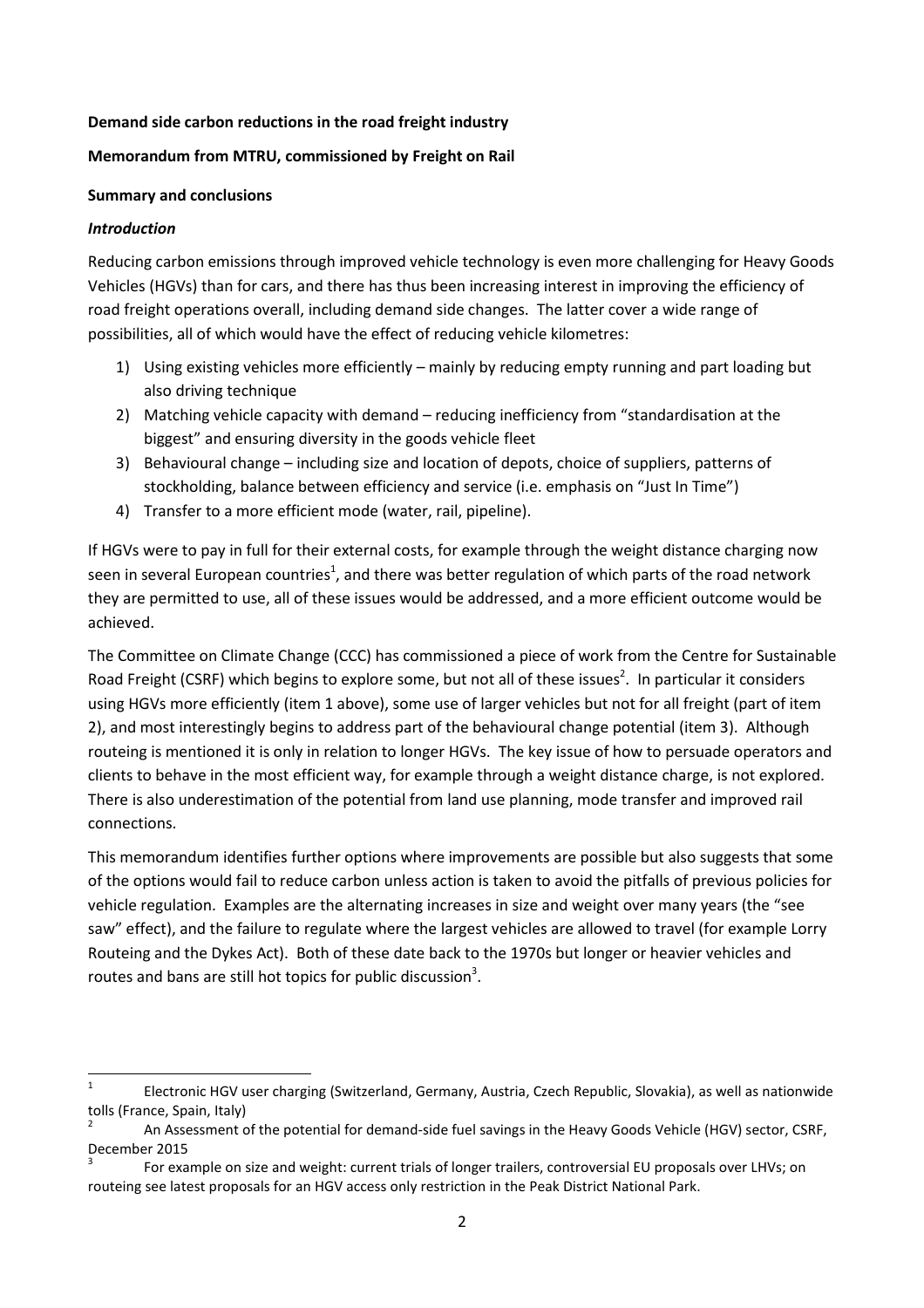## *Conclusions*

The savings explored in the CSRF report are interesting in as far as they go and could help to move discussion forward. The report predicts a reduction of:

- 3.1 to 3.9 million tonnes of carbon a year in 2035 from reduced fuel consumption. Of this, the majority (2.3 Mt CO2e) is from driver training and monitoring.
- 2.0 to 2.6 Mt CO2e due to logistics measures, including larger vehicles (about 20% of the total).
- 0.3 to 1.14 Mt CO2e from transfer to rail.

Most of the reduction occurs by 2020 due to driver training and monitoring. The subsequent reductions for 2020-2035 from operator efficiency and logistics appear very modest (11-18% over 15 years).

For the reasons set out in this report, the results appear to be too low for mode transfer and for behavioural change by a significant amount. Co-ordinating consolidation with mode transfer, for example, should provide major benefits.

On the other hand, without effective pricing, initial savings from the use of larger vehicles will begin to erode after a year or so of introduction, due to growing under utilisation as the fleet is standardised at the new higher limits. The costs are then likely to exceed any initial benefits.

The one off costs of replacing so many trailers is also an important factor in changes such as longer vehicle limits.

Land use planning could also provide more benefits but these are harder to quantify – more research is needed.

Overall, if larger vehicles were not included in the CSRF model, its predictions for carbon savings would fall by 0.5 Mt CO2e (8 to 10%) in 2035.

The potential for mode transfer alone (>1Mt CO2e) more than compensates for the predicted loss of predicted savings from larger vehicles. Improvements to rail freight traction could take carbon savings to an even greater level.

The introduction of Lorry Road User Charging such as a weight distance charge to incentivise behavioural change would clearly make a further significant difference and enable the modest improvement predicted from 2020 to 2035 to be very significantly increased.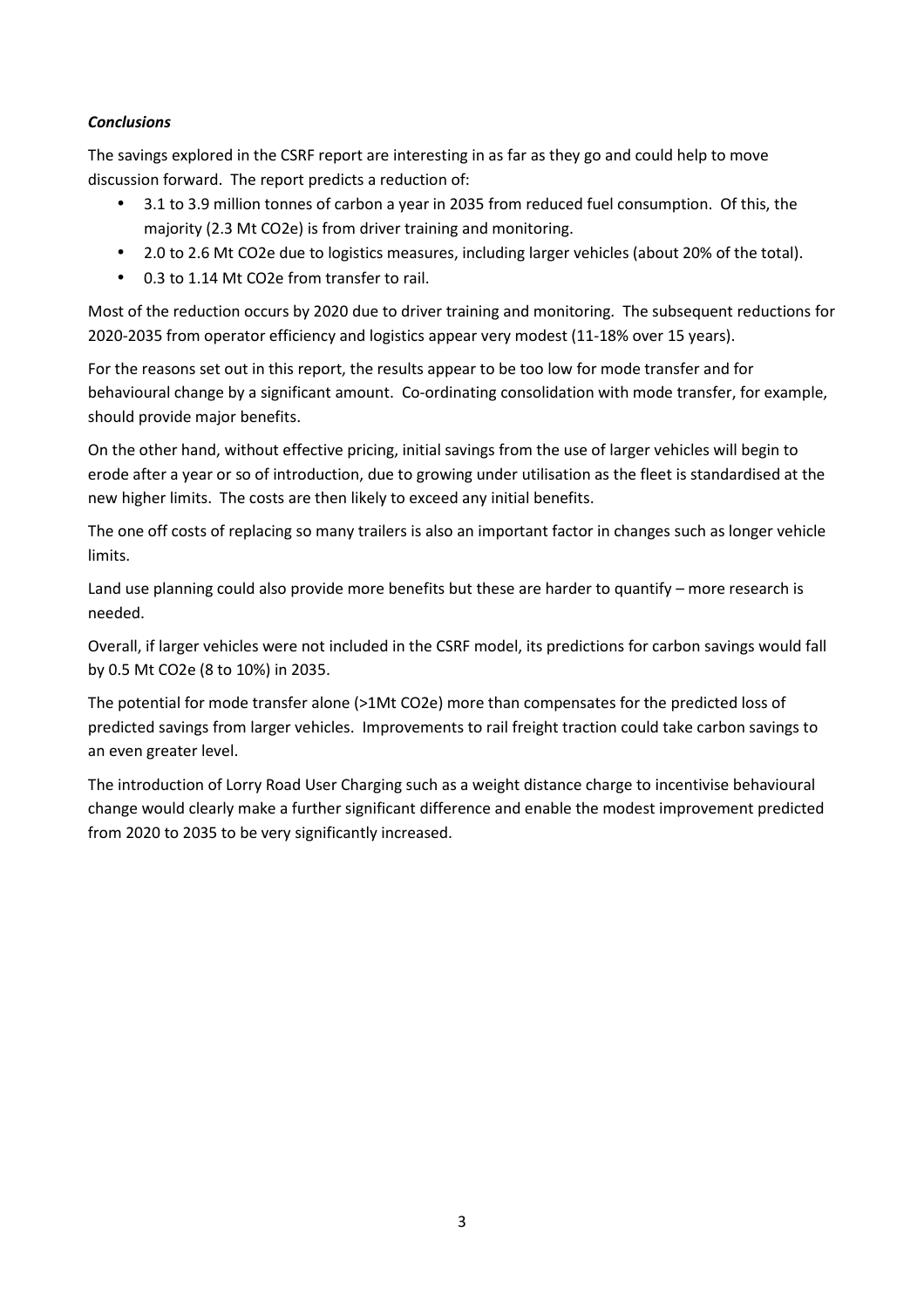#### **Demand side carbon reductions in the road freight industry**

#### *Introduction and overview*

Reducing carbon emissions through improved vehicle technology is even more challenging for Heavy Goods Vehicles (HGVs) than for cars, and there has thus been increasing interest in improving the efficiency of road freight operations overall, including demand side changes. The latter cover a wide range of possibilities, all of which would have the effect of reducing vehicle kilometres:

- 5) Using existing vehicles more efficiently mainly by reducing empty running and part loading but also driving technique
- 6) Matching vehicle capacity with demand reducing inefficiency from "standardisation at the biggest" and ensuring diversity in the goods vehicle fleet
- 7) Behavioural change including size and location of depots, choice of suppliers, patterns of stockholding, balance between efficiency and service (i.e. emphasis on "Just In Time")
- 8) Transfer to a more efficient mode (water, rail, pipeline).

Of these, improving loading and mode transfer are fairly well known, but most studies of these factors assume fixed flows of goods and a fixed road vehicle fleet (and to an extent fixed rail and water capacity). On the other hand trying to ensure that an appropriate range of goods vehicles is available implies changes in the fleet, but also in the systems of distribution, land use, and in patterns of consumption. Changing the fleet (2) includes creating a wider range of vehicles but also covers the issue of whether HGVs should be longer or heavier (LHVs). It should be noted that the context is all important, larger HGVs might lead to economic and environmental savings if only used for the goods for which they are best suited and at high levels of vehicle utilisation. Previous experience over decades of increases in size & weight shows that this has not happened and environmental damage in particular has increased.

If HGVs were to pay in full for their external costs, for example through the weight distance charging now seen in several European countries<sup>4</sup>, and there was better regulation of which parts of the road network they are permitted to use, all of these issues would be addressed, and a more efficient outcome would be achieved. In this context it is possible that relaxing some weight or size limits would be beneficial. Without such a framework, including Lorry Road user Charging (LRUC) it is likely that increases would be counter productive, for the reasons set out later in this report.

The Committee on Climate Change (CCC) has commissioned a piece of work from the Centre for Sustainable Road Freight (CSRF) which begins to explore some, but not all of these issues<sup>5</sup>. In particular it considers using HGVs more efficiently (item 1 above), some use of larger vehicles but not for all freight (part of item 2), and most interestingly begins to address part of the behavioural change potential (item 3). Although routeing is mentioned it is only in relation to new longer HGVs. The key issue of how to persuade operators and clients to behave in the most efficient way, for example through weight distance charging to cover their external costs, is not explored. There is also underestimation of the potential from land use planning, mode transfer and improved rail connections.

This MTRU memorandum identifies further options where improvements are possible but also suggests that some of the CSRF options would fail to reduce carbon unless action is taken to avoid the pitfalls of

 $\frac{1}{4}$  Electronic HGV user charging (Switzerland, Germany, Austria, Czech Republic, Slovakia), as well as nationwide tolls (France, Spain, Italy)

<sup>5</sup> An Assessment of the potential for demand-side fuel savings in the Heavy Goods Vehicle (HGV) sector, CSRF, December 2015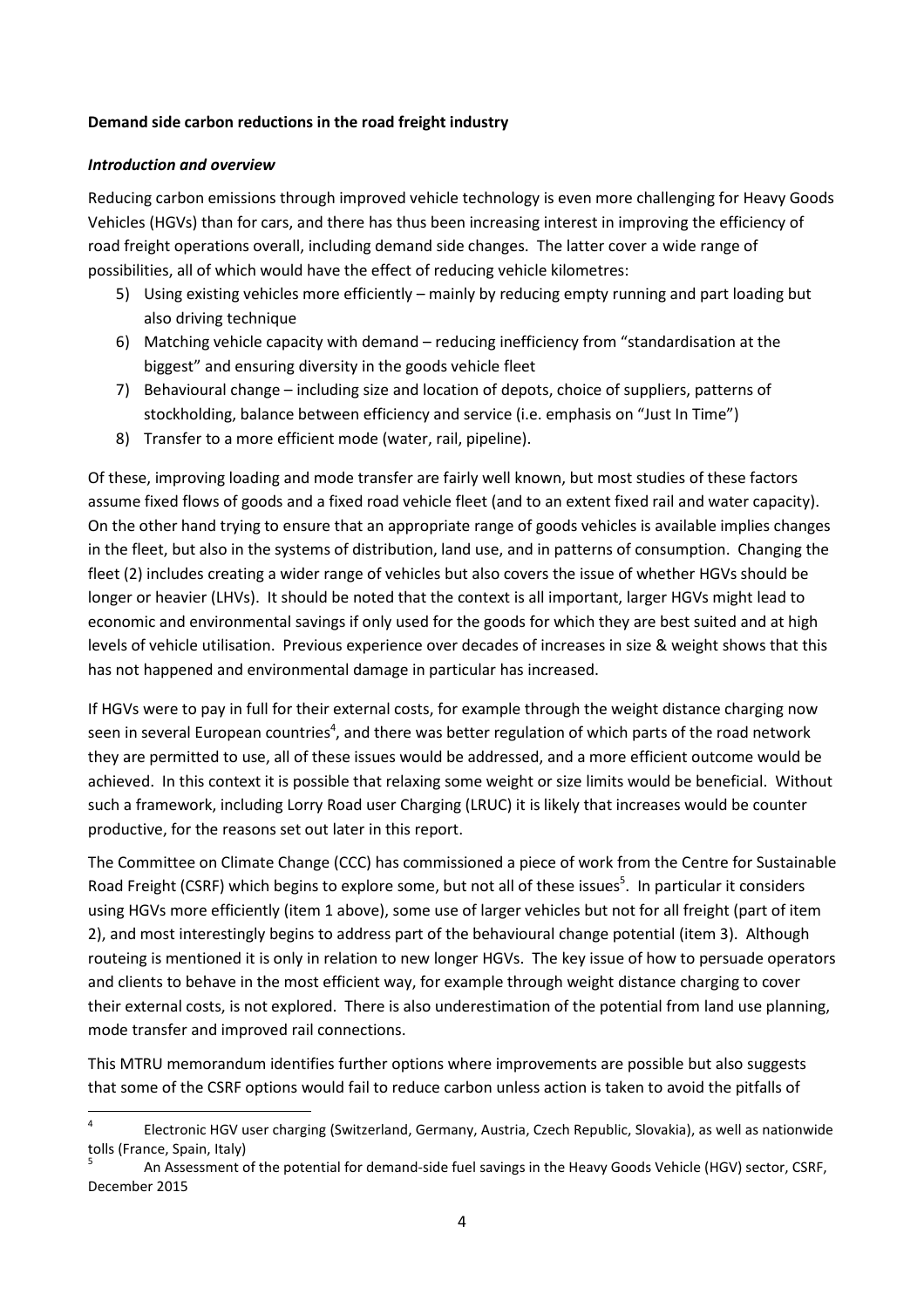previous freight policies. Examples are the alternating increases in size and weight over many years (the "see saw" effect), and the failure to regulate where the largest vehicles are allowed to travel (for example Lorry Routeing and the Dykes Act). Both of these date back to the 1970s but longer or heavier vehicles and routes and bans are still hot topics for public discussion<sup>6</sup>.

Before considering to what extent the new CSRF report addresses these issues and where progress can be made, it is worth briefly mentioning the issue of external cost pricing which is not taken into account and would justify the use of LRUC. It is clear that the existing larger HGVs only meet their marginal external costs by about a third, and this is reflected in Government analysis<sup>7</sup> see Table 1 below. This is probably a cautious valuation, and does not take account of realistic increases in the cost of carbon reduction over time (Marginal Abatement Cost). Some impacts are not monetised at all, for example the lack of specific severance and visual intrusion impacts to accompany landscape is an important omission<sup>8</sup>. The DfT table for monetised external costs compared to tax revenue is shown below.

|                       | <b>Motorways</b> |                | A              | Other | Weighted       |
|-----------------------|------------------|----------------|----------------|-------|----------------|
|                       | High             | Low            |                |       | <b>Average</b> |
| Congestion            | 99               | 24             | 72             | 78    | 57             |
| <b>Accidents</b>      | 0.5              | 0.5            | 5.6            | 5.5   | 2.7            |
| <b>Noise</b>          | 9                | $\overline{7}$ | 8              | 14    | 8              |
| <b>Pollution</b>      | 0.0              | 0.0            | 0.1            | 0.2   | 0.1            |
| <b>Greenhouse Gas</b> | 6                | 6              | $\overline{7}$ | 9     | $\overline{7}$ |
| <b>Infrastructure</b> | $\overline{7}$   | $\overline{7}$ | 24             | 171   | 18             |
| Other (roads)         | 6                | 6              | 6              | 6     | 6              |
| <b>Taxation</b>       | $-31$            | $-31$          | $-32$          | $-40$ | $-32$          |
| Rail                  | -8               | -8             | $-8$           | -8    | -8             |
| <b>Total</b>          | 89               | 12             | 82             | 235   | 58             |

**Table 1: MSB values by road type and component (pence per lorry mile)** 

*Mode Shift Benefit Values: Refresh,* DfT December 2014.

In the absence of regulation or pricing which fully addresses all external costs (including congestion, road damage, safety, air pollution, noise and carbon emissions), second best options such as subsidising less damaging behaviours have to be employed. The current Government mode transfer grants, although modest, illustrate this approach. This is the reason that the above table, showing the extent of the marginal external costs, was produced.

<sup>-&</sup>lt;br>6 For example on size and weight: current trials of longer trailers, controversial EU proposals over LHVs; on routeing see latest proposals for an HGV access only restriction in the Peak District National Park.

<sup>7</sup> For Government figures see *Mode Shift Benefit Technical Report,* DfT 2009, updated in *Mode Shift Benefit Values: Refresh,* DfT December 2014.

<sup>8</sup> For wider discussion see *Heavy Goods Vehicles - do they pay for the damage they cause?* MTRU for Freight on Rail, June 2014.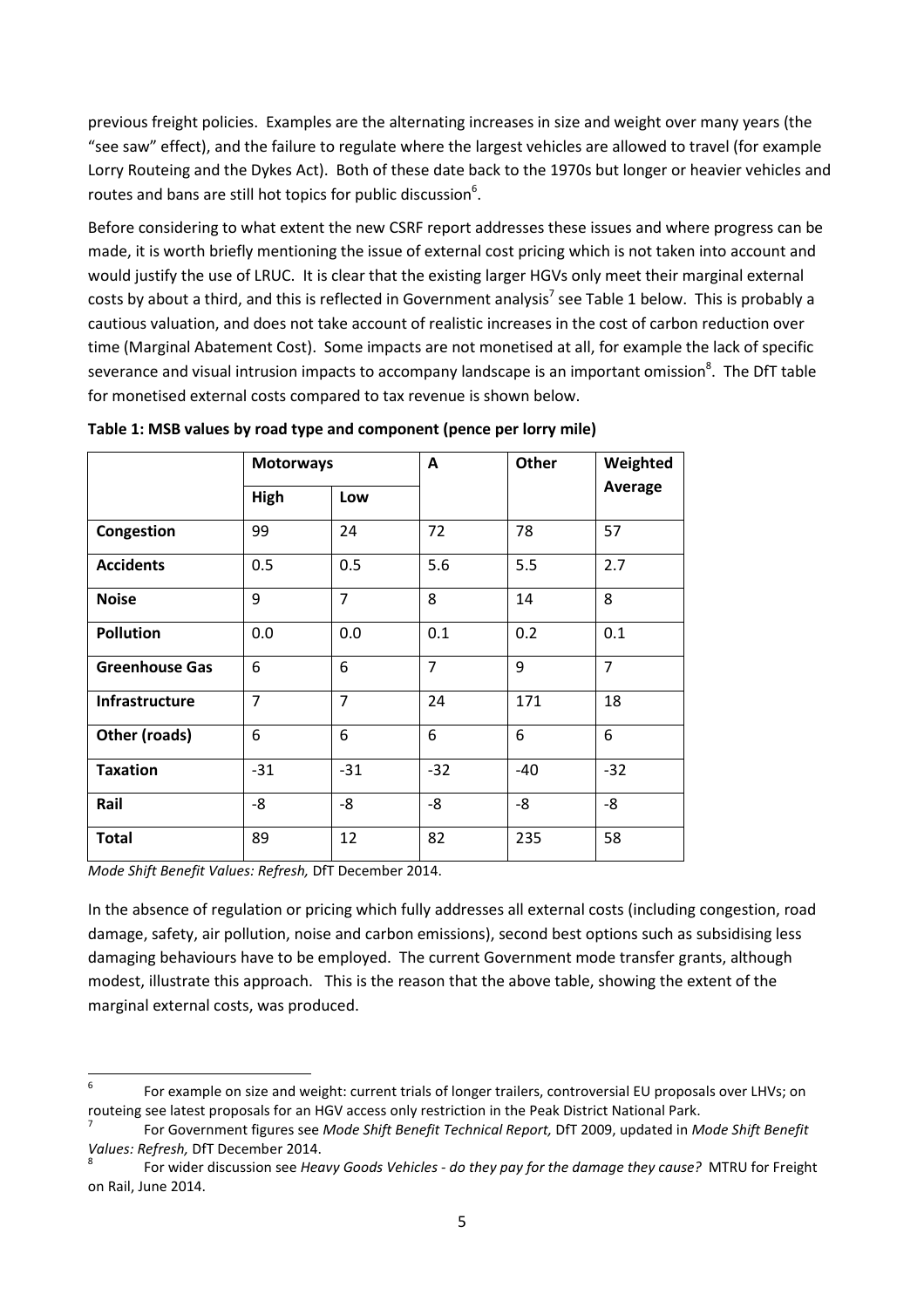Land use planning can also play a part – the Government guidance on Strategic Rail Freight Interchanges (SRFI) is an example where better planning can improve mode split but also reduce the need to travel. Location of large scale users of freight close to mass freight modes should be part of land use planning – however freight use has been undervalued in the past and even less likely to be considered in the current system. The lack of a proper national ports policy framework is another problem, both for coastal shipping but also for minimising inland freight travel by landing goods closer to their final destination<sup>9</sup>. Planning for depot and consolidation centres is partly considered in the CSRF, but linking these to sustainable modes, other locational choices, prioritising rail and water access where longer distance or bulk flows are to be produced, and better use of ports are not.

## *CSRF modelling*

CSRF have constructed a spreadsheet model which allows reasonable assumptions or benchmark impacts to be applied to different sectors and vehicle types. This is similar to the approach used to assess the impact of behavioural change through "Smarter Choices" and steps have been taken to avoid double counting of impacts. This does mean, however, that the absolute impact of individual elements will change according to the number and type of elements in the package, and the order in which they are applied in the spreadsheet model. We have not undertaken a full model audit but hope it will be made widely available by the CCC if it is to be relied upon in future. We would also like other material used to be made public, for example the Starfish data (collected by DfT) and all the studies which use it. The CSRF authors also recognise that there remain high levels of uncertainty, not only due to the assumptions behind the impacts. All practitioners in this field, including those who collect the data, are aware of the highly diverse nature of freight demand. For example there are a huge range of densities of goods, of value (and hence security), of public safety (including hazardous and semi-hazardous loads), and of the need for special vehicles, from tankers to refrigerated units to mobile lifting gear.

Even for the DfT's comprehensive Continuous Survey of Road Goods Transport (CSRGT), sample sizes for specific vehicle types, regional flows, commodities and purposes can be quite small. There have also been changes to the survey and there are ongoing differences between national traffic surveys and CSRGT for overall vehicle kilometres<sup>10</sup>. Both their estimates of current HGV traffic are extrapolations from a diverse and variable data set. This makes analysis difficult for all practitioners.

In addition, it is always difficult to classify freight sectors other than commodity type, and even here there are often generalised categories<sup>11</sup>. It is suggested however, that a simpler classification related to the type of transport needed rather than for historical reasons would help guide both policy development and impact assessment.

A set of four basic types of goods is proposed below to assist in the design of policies to achieve the desired environmental and economic outcomes.

# **Table 2: Key freight types**

*Continuous stream:* e.g. Bulk construction material, Coal, Oil (other than retail), Waste, Raw materials (such as ores, aggregates), Inter-factory (including semi-manufactured goods).

ــ<br>9 Changing port of entry has been investigated by MDS Transmodal using the national freight model, but in the context of reducing congestion rather than carbon. However, the same principles could be applied to produce a carbon minimising pattern.<br>10<br>
Same of this sunlis

Some of this explicable, for example the CSRGT does not include foreign vehicles. CSRGT remains the only source for load data such as tonnes, tonne kilometres apart from ad hoc surveys.

<sup>11</sup> For example general manufactured goods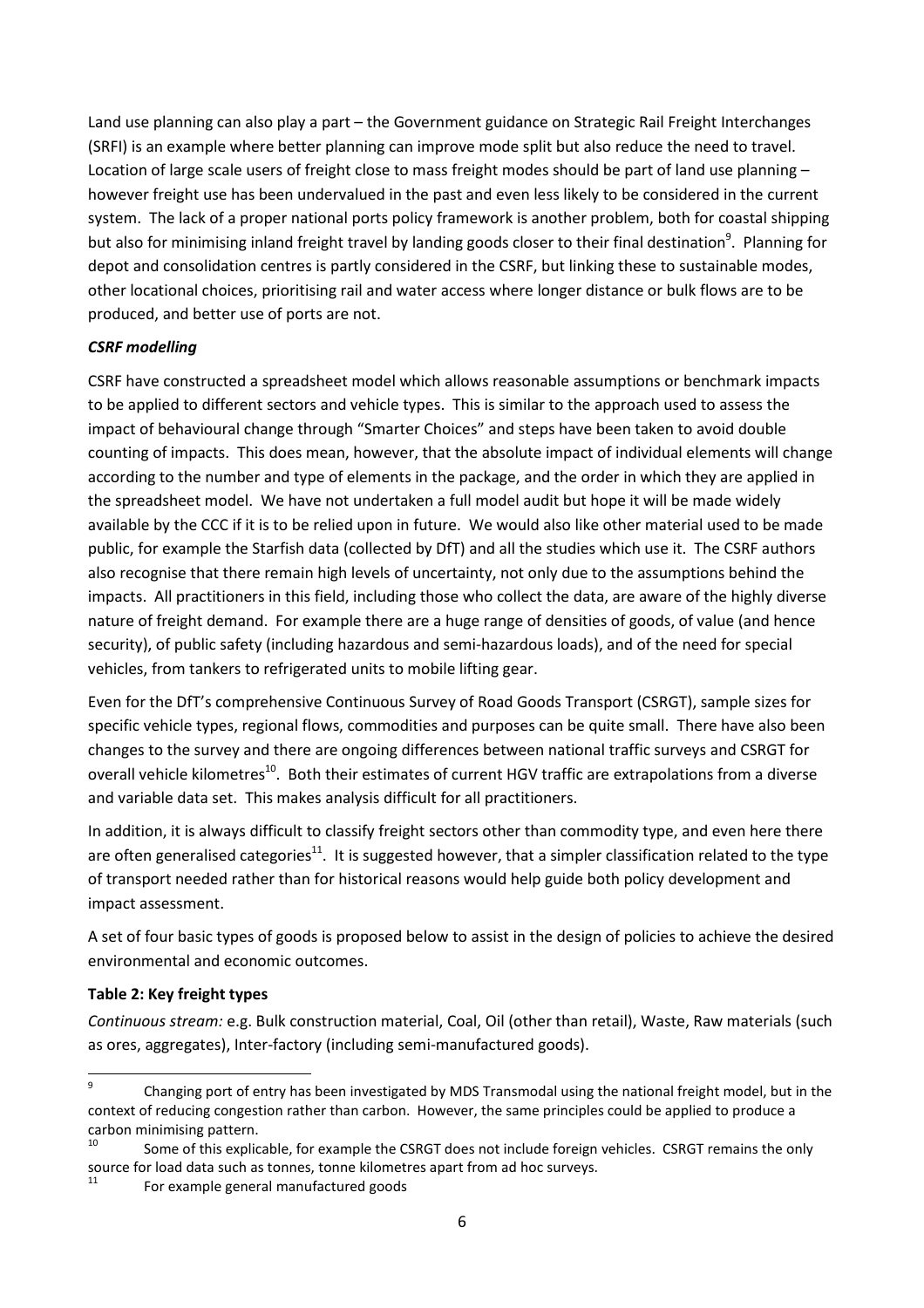*Consignment by consignment*: the most variable category but by definition a large number of less predictable individual demands.

*Consolidated:* Consignments are frequent enough from one source to be grouped together, e.g. Depot or factory to depot (from small parcels to large scale stockholding), Depot to large retail outlet (including supermarkets).

*Containerised and intermodal:* International shipping is dominated by the use of containers and port facilities are a key issue for mode share, but intermodal transport is also a key growth area.

It is then possible to indicate where various measures included in the current studies may have a major impact. The rest of this memorandum explores the possibility for using some of these policy levers, in the context of the CSRF.

|                               | Key vehicle parameter                     | Mode<br>competition | Logistics effect | Land use<br>Planning<br>effect |
|-------------------------------|-------------------------------------------|---------------------|------------------|--------------------------------|
| Continuous stream             | Weight but some vehicle<br>specialisation | High                | Low              | High                           |
| Consignment by<br>consignment | Very variable                             | Low but<br>variable | Low              | Medium                         |
| Consolidated                  | Footprint / Height<br>(cage/pallet/open)  | Low (apart<br>from  | High             | Medium                         |
| Containerised                 | Unit length                               | High                | Medium           | High                           |

# **Table 3: Impacts of different policy levers**

# *Synergy*

In terms of the potential for carbon reduction, the CSRF may be too cautious. While Lorry Road User Charging (LRUC) such as a weight distance charge is the most efficient option, even without it there could be major benefits from a combined approach, using:

- regulations restricting the largest existing or future vehicles to the motorway and similar standard road network
- creation of urban distribution systems**\***
- refocussing logistics on carbon reduction, both in terms of number and location of depots and improved consolidation**\***
- better land use planning for freight**\***
- the development of more SRFIs and rail connected consolidation centres
- improved provision for rail freight paths<sup>12</sup>\*
- planning to land goods from outside the UK closer to primary destination
- development of coastal shipping for intermodal services

**\****land use planning and the need for rail freight paths are mentioned in the CSRF but not explored fully, while urban distribution and consolidation centres are discussed and included in the model as individual items*

 $12$ 

There is demand to use new rail freight paths out of Felixstowe and Southampton immediately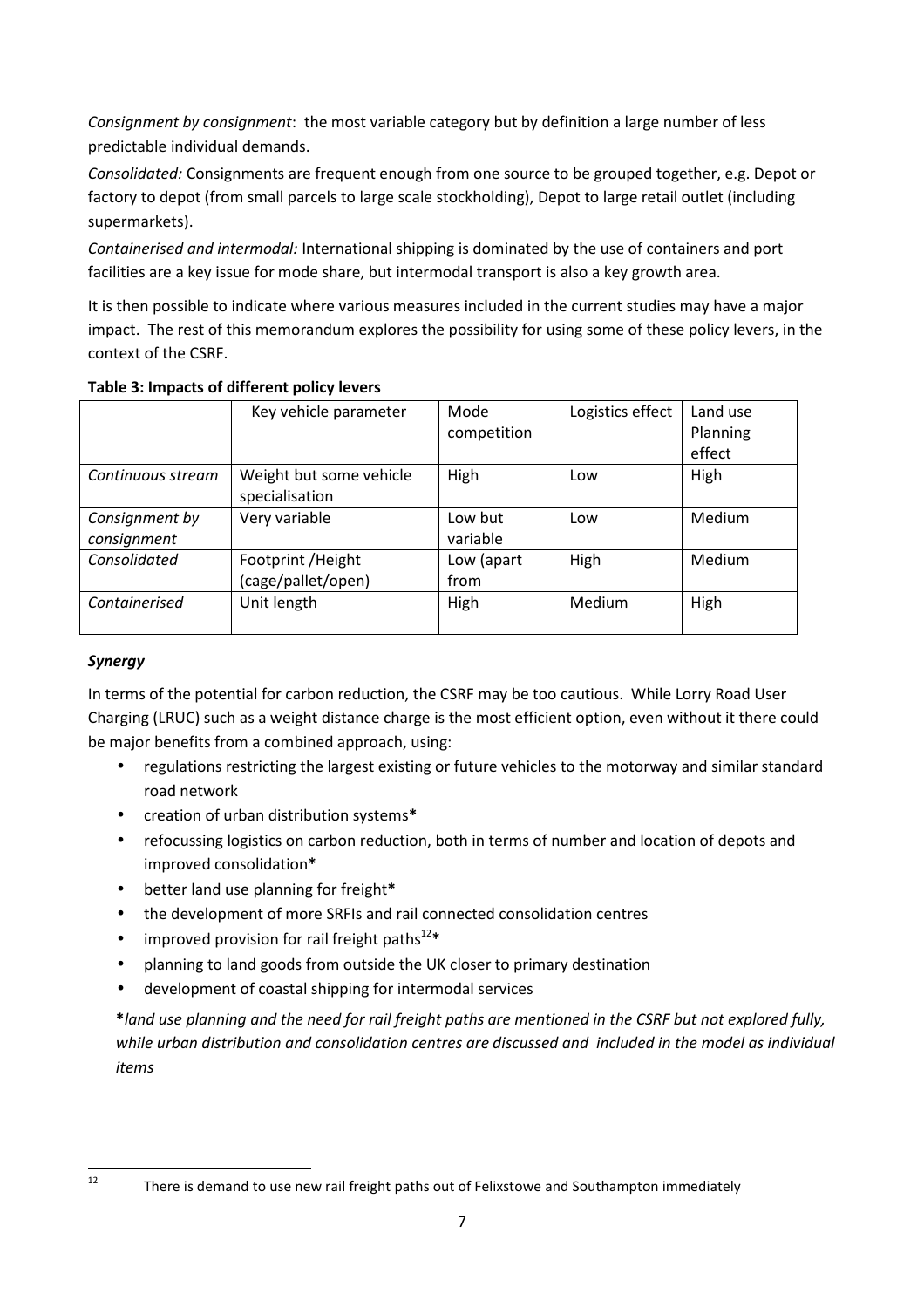Assessing the impact of measures in combination is always difficult but a useful approach is to assess a range of impacts (e.g. high-medium-low) for individual measures and rerate them higher when a supporting measure is introduced. This could be done for the individual measures suggested below.

It should be noted that there will be situations where factors will undermine each other instead of being mutually supportive, for example introducing LHVs will result in some efficiencies if they are fully utilised but will have other impacts working in the opposite direction, for example attracting freight from rail, or encouraging more energy intensive patterns of distribution and stockholding.

# *Mode transfer*

It should be noted in the context of strong growth in some rail freight sectors there has been a significant decline in coal traffic. This needs to be studied further to see if there are any innovative ways of using redundant rail or water connected facilities to meet areas of growth (for example recycling or consolidation centres). This decline, which has affected both water and rail freight, is an interesting combination of commodity substitution (gas for coal) and mode transfer (to pipeline). Again, planning and economic regeneration policies for goods need to be designed with carbon reduction in mind.

An MTRU study in 2015<sup>13</sup> which was focussed on congestion relief also studied the impact of transferring some of the longer distance road freight traffic to rail using DfT data. The overall level of carbon reduction was not calculated but it was estimated that a 12% reductions in tonne kilometres was possible from rail alone using example Government figures for transfer. This would yield about 50% more than the "high" figure for mode transfer savings suggested in CSRF, even using their figures for the relative fuel efficiency of road and rail. These are that road uses 3 times more diesel than the equivalent delivery by rail. The CSRF then add 20% to rail to allow for extra kilometres due to a less dense rail network than road. Rail industry operators consider this high, even in current conditions.

There are two problems with this assumption about relative energy consumption. First is that there is likely to be further widening of the difference between road and rail by 2035 which is a key future year for the CSRF study forecasts. This may be as a result of rail electrification or improved train power systems. Industry estimates vary from 20 to 50% electrification by 2035. The second issue is that the 20% extra assumes that the whole road network is open to all HGVs – a problem in relation to existing HGVs even without considering further increases in length or weight. The motorway network, for example, is considerably less extensive than the rail network used for freight. In this sense, the assumed advantage of HGV (or LHV) use would be reversed in the event of a more restrictive routeing for the largest vehicles.

In addition to energy use, a further reason for the low mode transfer benefit is the choice of trip length used as the target for transfers – over 150kms in the MTRU study but over 200kms (CSRF high) and 300kms (CSRF central). It should be noted that a key factor in the attractiveness of rail or water is a high volume of freight, in many circumstances more important than distance travelled. Bulk construction traffic and coal are examples of where high volume, shorter distance rail freight can be found.

However, any transfer to coastal shipping as well as rail would be more likely to be focussed on longer distances (although these by definition generate significant vehicle kilometres). Allowing for this the MTRU study showed a further potential transfer about 70% that of rail. This would raise the potential from mode transfer even higher.

<sup>—&</sup>lt;br>13 2015

*Potential reductions in congestion on the strategic road network from alternatives to HGV use,* MTRU, April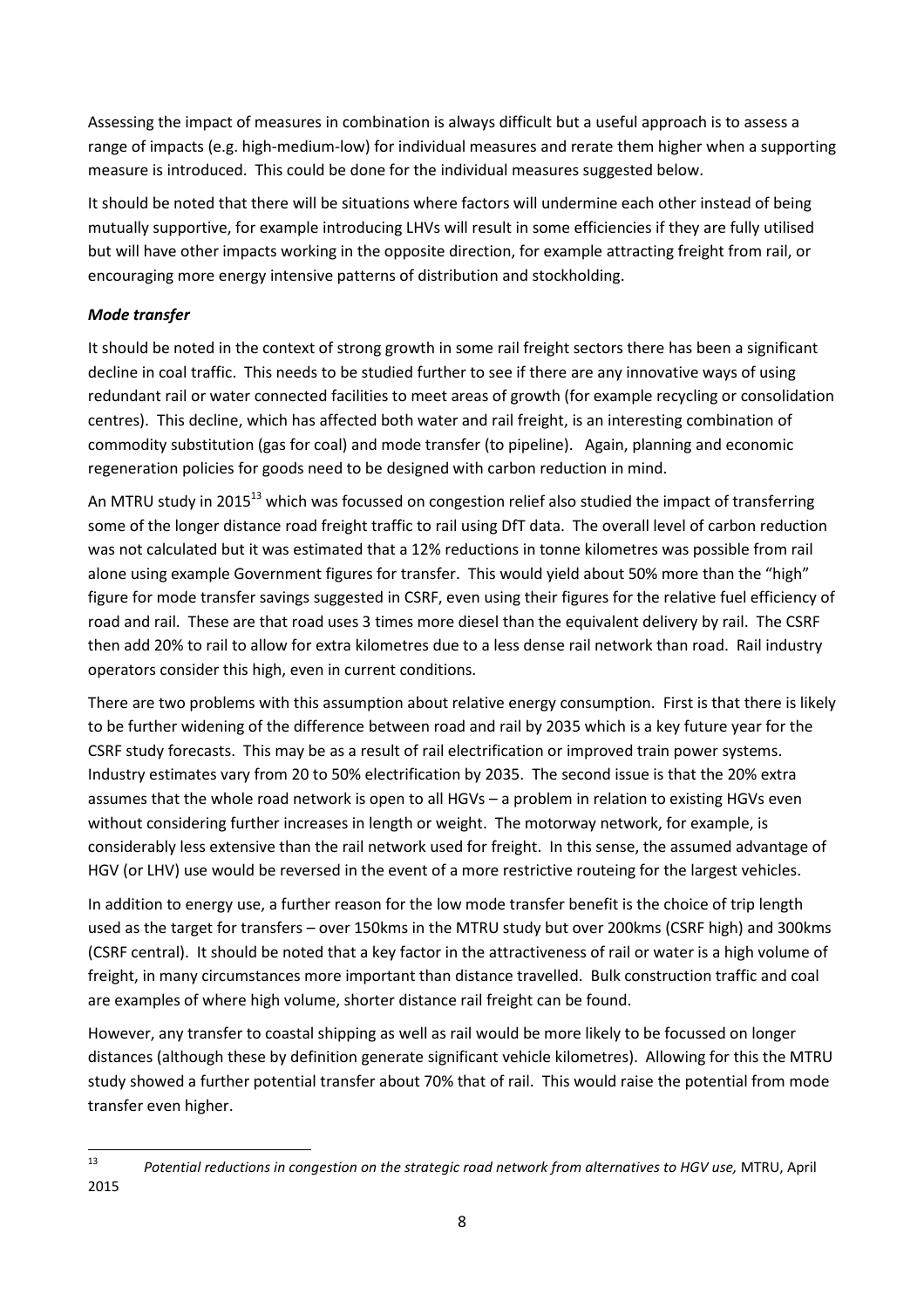## *Use of longer heavier vehicles*

This is listed as a benefit in the CSRF report, but long haul only. It is not totally clear what options have been considered, the study quoted<sup>14</sup> looked at a wide range of options. It is the case that for some loads of the "continuous stream" variety, larger vehicles should reduce vehicle kilometres. Where they exceed the weight limit, an increase in weight would help. However, where they exceed the volume limit, the weight increase is not useful, and it may be counter productive. The problem is restricting the use of larger HGVs to those flows alone. Use of larger vehicles for existing flows which do not need them will lead to no change in vehicle kilometres, but an increase in external costs, including safety and congestion, due to greater length, and carbon emissions, due to greater deadweight per tonne carried. This may occur due to an extra axle being required to limit road damage, or a steered axle trailer to avoid "swept path" accidents. Indeed, TRL found that an 18.75m LHV could not meet swept path regulations without trailer steering.

This problem occurs because of the clearly observable phenomenon of "standardisation at the biggest". This, and further changes to weight and length limits in relation to carbon, is explored in the section below.

#### *Part loading, larger vehicles and improving efficiency*

There are two key measures of efficiency in road freight. The first is the proportion of time a vehicle spends running completely empty. The second is where a load or series of loads simply cannot fit in the available vehicle. The simple measure of how much of its working life a lorry spends running empty (29% for the UK's heaviest articulated vehicles) is easy to understand and has not changed much for over a decade. It can be addressed by organising loads when the vehicle is sent out (frontloads) or if it is returning (backloads). However, in regard to situations where the vehicle is loaded, but not to the fullest extent possible, there are there two key ways of measuring whether and why this occurs: it is can be constrained by weight or by size (volume or footprint).

An example would be when a consignment, say a machine moving from one factory to another, is significantly below the maximum weight, and/or the maximum size, that could be carried by the vehicle used to deliver it. The key question is why wouldn't the right sized vehicle (at least approximately) be used? The answer is that most goods vehicles for general use, particularly the largest and heaviest, have become standardised at the upper limits and that a range of vehicles is simply not available. This is complicated by the use of specialised vehicles (for example tankers) which are not used for general goods and which tend to be full for their deliveries and completely empty for the return journey to their base. Leaving such issues to one side for the time being, the second reason for part loading is the complex interplay between maximum weights which goods vehicles can carry, and the available space, both in terms of volume and floor space (footprint).

Perhaps the most obvious part loading is by weight – if a customer wants a particular delivery to one address and it is lighter than the carrying capacity of the vehicle it will be part loaded by weight. However, part loading by weight can occur if the delivery fills the available space on the vehicle before the weight limit is reached<sup>15</sup>. In addition a simple volume measure of available space is misleading  $-$  a consignment may take up a unique and unalterable footprint on the vehicle's loading area. Factors such as density and shape will vary significantly by the different types of commodity being carried, many of which have specialist vehicles, for example tippers or tankers, or use standard unitised packing, from pallets and cages

 $\frac{1}{14}$ <sup>14</sup> TRL Report PPR 285, Knight et al TRL 2008

Often referred to as "cubing out"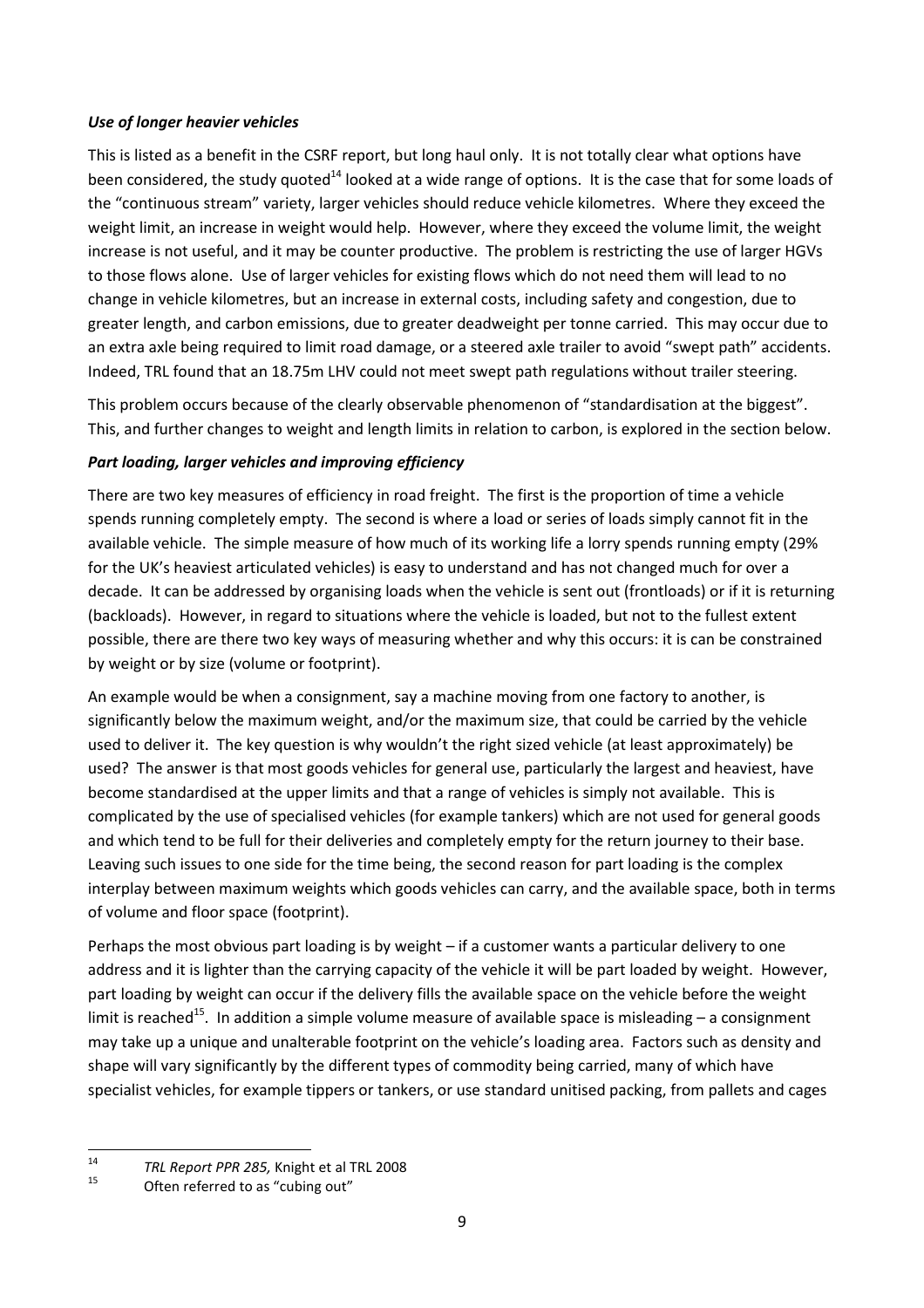to containers. The most reliable data for part loading is by weight, the time series is shown below. This is same data set used in fig 17 in the CSRF report.



Apart from the fall in utilisation by weight (which could be partly the result of goods generally becoming less dense or packed onto pallets and cages) it is important to note that there were several increases in size and weight affecting this period, set out below.

|      | Table 4: Key changes in maximum size and weight for articulated HGVs with 4 axles or more |
|------|-------------------------------------------------------------------------------------------|
| 1983 | Gross weight up to 38 tonnes (on 5 axles or more). Previously 32.5 tonnes                 |

| 1990 | Length up from 15.5 metres to 16.5 metres |
|------|-------------------------------------------|
|      |                                           |

1996 Width up from 2.5 to 2.55 metres

1999 Gross weight up from 38 tonnes on 5 axles to 40 tonnes and from 38 tonnes to 41 tonnes on 6 axles

2001 Gross weight up from 41 tonnes on 6 axles to 44 tonnes, including drawbar trailers If utilisation had even stayed constant, there might have been real efficiency improvements.

On the issue of whether there is a major volume or footprint issue, it is concerning that high figures for volume constraint have been produced for the largest HGVs<sup>16</sup>, but there is little evidence of users choosing cheaper articulated vehicles with a lower weight limit. Instead all the articulated HGVs are concentrated at the heaviest and largest end of the spectrum: "standardisation at the biggest". This phenomenon has been known for a very long time. Figure 2 below is a chart which shows the rapid move towards the new maximum weight limit introduced in 2001 (from 41 to 44 tonnes).

**Figure 2** 

*Source: TSGB* 

<sup>16</sup> For example see Figure 8 of CSRF report. While the increase in vehicle weight limits is reflected in lower weight constraints, the figure for loads constrained by weight and volume seem to have risen without explanation. This illustrates the care with which the data has to be treated.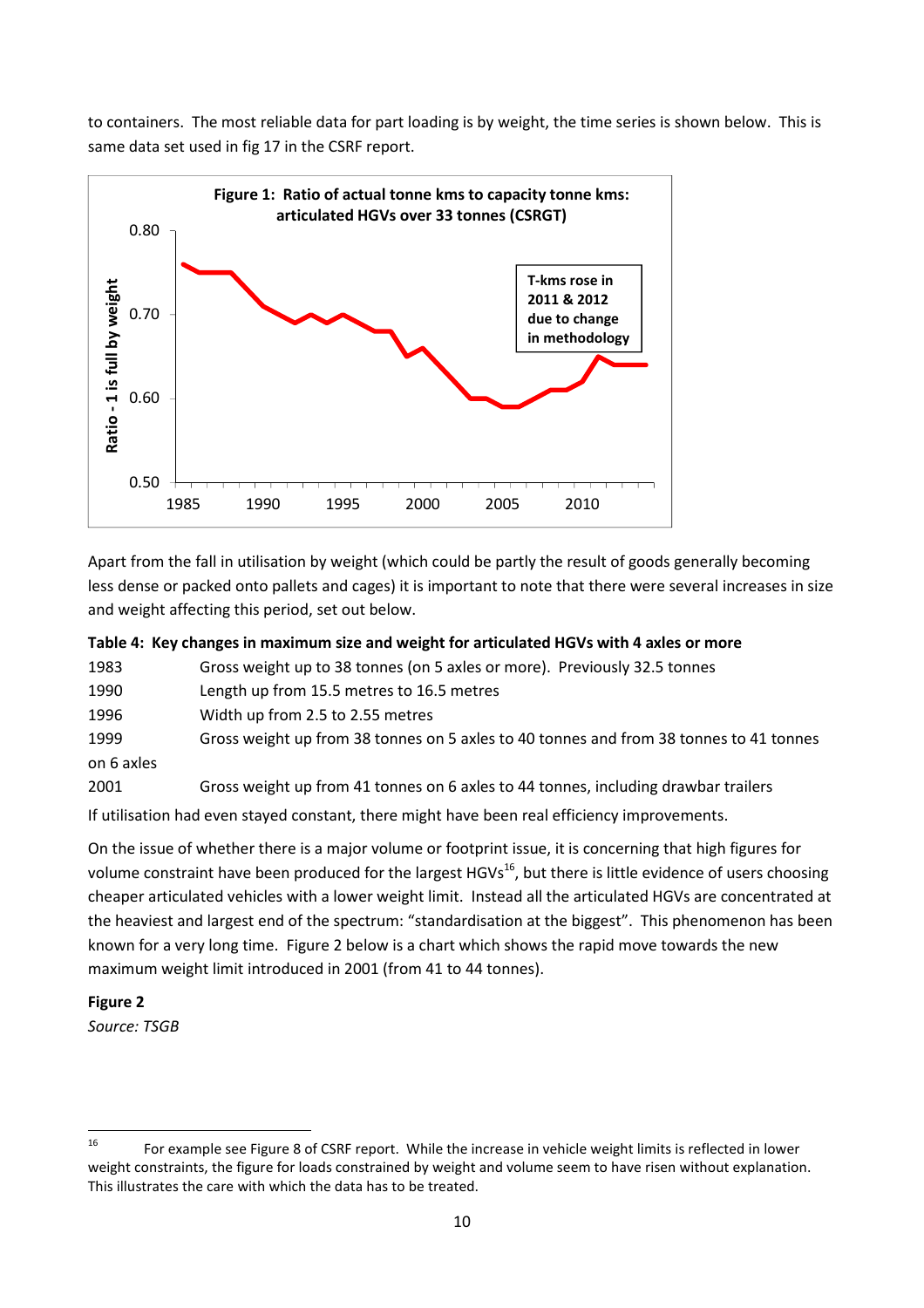

The precise weight data used has been changed, so the more recent DfT time series data has been used to give the latest picture, set out in Figure 3.

## **Figure 3**



*Source: DfT Table VEH0524*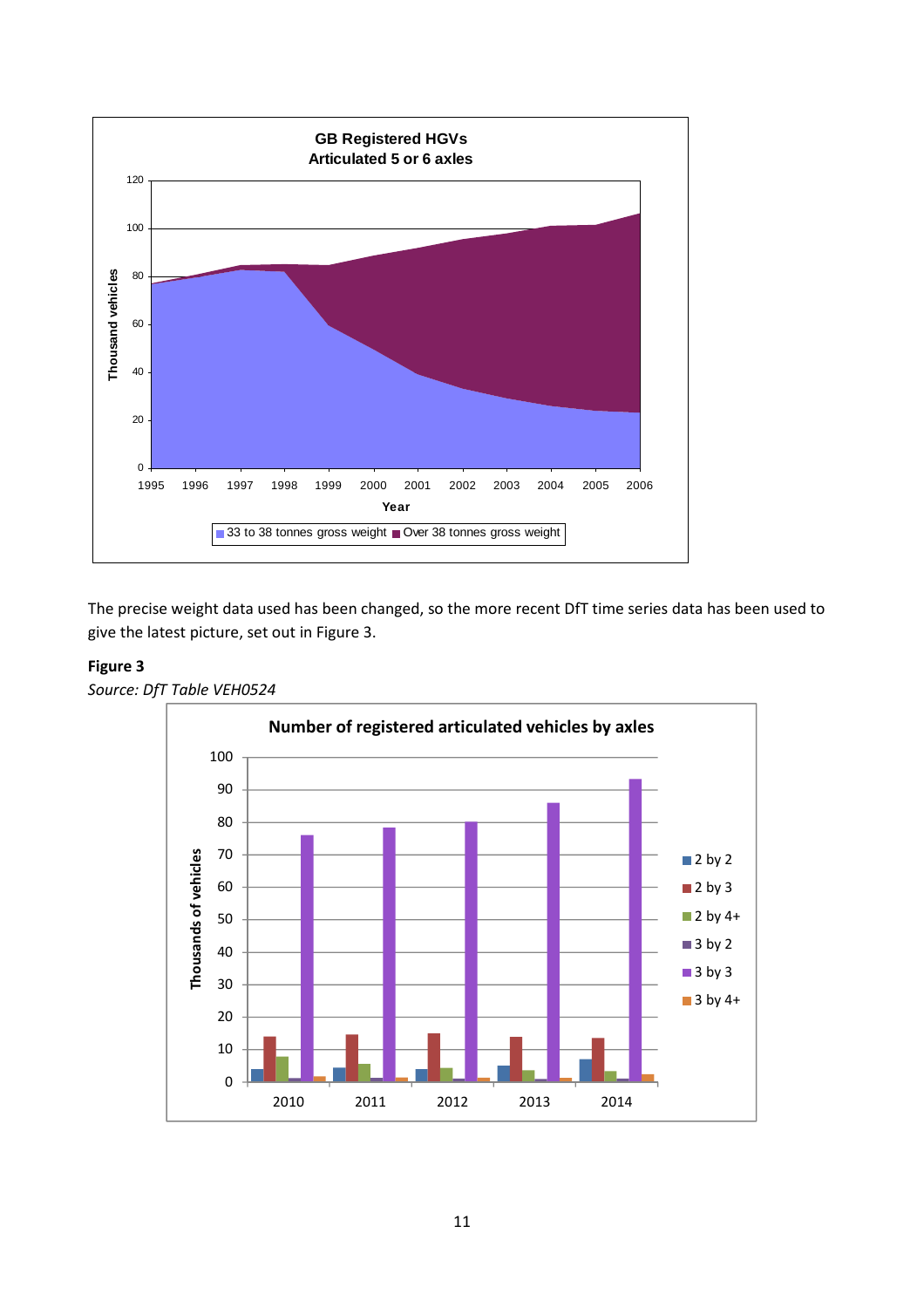It is very clear that combinations which use 2 axle tractor units are very much a minority and that the  $3 + 3$ maximum size and weight vehicle dominates. It is important to note that, if volume constraint really were a serious problem, why there are fewer vehicles with 2 axle tractors. These are vehicles with fewer axles, they are cheaper, and have lower operating costs but carry the same volume as HGVs with more axles. The only difference is that they can carry less weight:  $2+2$  is limited to 36 tonnes<sup>17</sup>,  $2+3$  to 40 tonnes.

All this makes an objective assessment of how efficient road freight transport is or could be a complex issue. This works two ways – while it is hard to generalise about potential to improve operational efficiency, it is equally hard to justify "one size fits all" actions such as increasing size or weight limits. Making vehicles larger means any volume or footprint constraints might be avoided. However, as soon as this happens, the additional amount of goods is more likely to come up against a weight limit constraint. This see-saw effect is not well appreciated. Increasing the weight limit increases the likelihood of hitting a volume constraint, and vice versa, and this means that there is no optimum size and weight for vehicles, even for the largest, heaviest loads.

This can be illustrated by the following. A typical 44 tonne articulated lorry has a trailer with about 13.4m of available loading length, about 2.5m wide and 2.5 to 3m loading height. A typical maximum payload would be 28tonnes. Three different commodities with 3 different loading requirements can be considered as carried at present, and under two options, one increasing length, the other increasing weight, different impacts on part loading can be illustrated:

# **Current situation**

- 1 28 tonnes of commodity 1 requires a loading space of **15.5m** X 2.5m X 2.6m, so this is **volume constrained**
- 2 **32** tonnes of commodity 2 could be fitted within the existing size limits of 13.5m X 2.5m X 2.6m so this is **weight constrained**
- 3 28 tonnes of commodity 3 fits inside the existing size limits of 13.5m X 2.5m X 2.6m so this is **just right**

**Option A:** In order to address the volume constraint for commodity 1, trailers are allowed to be longer, say 15.5m. The list then becomes:

- 1 28 tonnes of commodity 1 needs 15.5m X 2.5m X 2.6m, so this **becomes just right**
- 2 **36.7** tonnes of commodity 2 could be fitted within the new size limits of 15.5m X 2.5m X 2.6m so this is **still weight constrained**
- 3 **32** tonnes of commodity 3 could be fitted within the new size limits of 15.5m X 2.5m X 2.6m so this **becomes weight constrained**

**Option B:** Instead of relaxing length, it is decided to allow a higher maximum weight of 32 tonnes to address the weight constraint issue for commodity 2. The list then becomes:

- 1 28 tonnes of commodity 1 still needs **15.5m** X 2.5m X 2.6m, so this is **still volume constrained**
- 2 **32** tonnes of commodity 2 could be fitted within the existing size limits of 13.5m X 2.5m X 2.6m and the new weight limit means that this **becomes just right**
- 3 **32** tonnes of commodity 3 would need a new size limit of **15.5m** X 2.5m X 2.6m so this **becomes volume constrained**

 $17$ 

Can be 38 tonnes with less damaging drive axles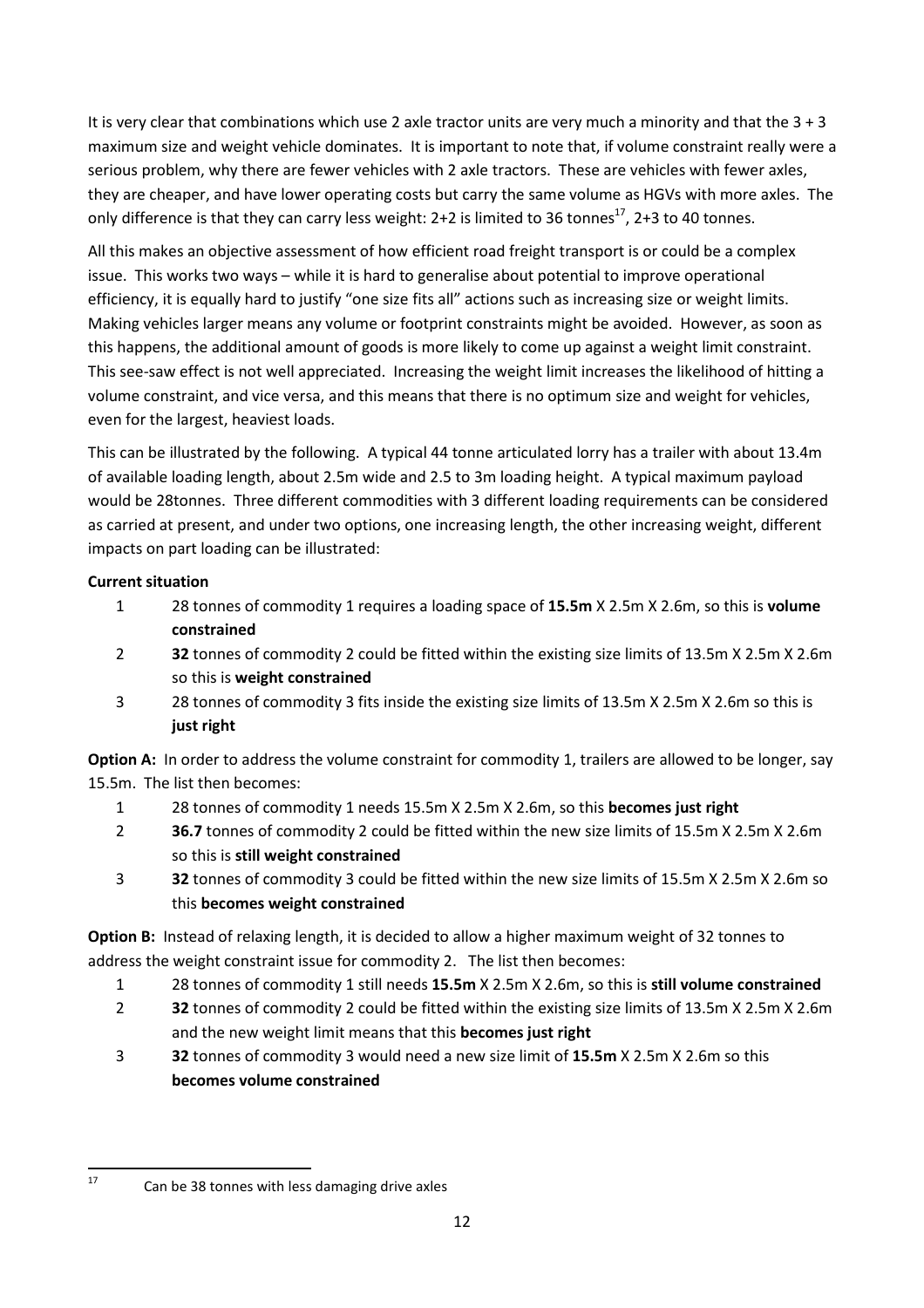The result of this in the real world is that as soon as one of the two constraints is addressed, the other will become more of a serious issue. The obvious question is: why don't the carriers for each commodity choose the most suitably balanced size and weight combination?

The problem is that there is a tendency for all HGVs to be purchased at the maximum size and weight permitted. This is probably based on the assumption that this will maximise the ability to compete for any load. This optimises the position for the largest and heaviest loads, but creates part loading for other consignments. This problem is one of the key reasons that increasing size and weight limits is not likely to lead to improved efficiency for road freight as a whole unless the standardisation to the biggest can be avoided. Of course, within this picture there will always be individual examples of where efficiency has improved or got worse.

The conclusion from this analysis is that there could be fuel and thus carbon benefits for certain loads if size or weight limits were increased, but that an increase in one will always generate pressure for the other to be raised.

This is serious because the impacts of such changes are not limited to internal costs. Larger or heavier HGVs have a wide range of significant external costs including congestion, road damage, safety, air pollution, and noise as well as carbon emissions. There was no limitation in terms of access to the road network to accompany these increases and no charges to reflect such costs. This failure to integrate changes in size and access to the network is one of the key reasons for the current situation which is unsatisfactory in both economic and environmental terms. This leads to serious adverse costs on the nonmotorway network, especially in urban and sensitive rural areas. The rapid escalation in external costs on such roads can be seen earlier in Table 1.

# *Land use planning and urban distribution*

In a sense this follows on from routeing, since the location of freight generators and depots is sometimes poorly related to either road or rail networks, and rarely to both. There is some indication that SRFIs may help and, in the longer term, land use planning also has a wider role to play in planning for distribution centres, depots and industry. It must be remembered that rail based consolidation can occur at locations other than SRFIs, for example for regional or urban distribution. Action so far in this regard has been extremely limited apart from SRFI guidance, for example using transport land for non-transport uses could be discouraged.

Encouragement of urban consolidation centres may be brought forward by operators seeking efficiency improvements, and this is identified in the CSRF report. Their estimates show this as the largest single factor in their prediction of the potential for reducing carbon even without use of rail linked centres.

# *Behavioural change*

There are a number of behaviours and choices which can improve efficiency and several are identified by CSRF. They include a general reduction in emphasis on "Just in Time" which has secondary effects such as making consolidation and return loads (or finding loads for the journey to pick up goods)<sup>18</sup> easier. These estimates are not examined in detail in this memorandum but together with urban consolidation make up a majority of the CSRF predicted carbon savings. The most obvious ways to encourage such change is through routeing and charging.

<sup>18</sup> <sup>18</sup> Backhaul and fronthaul